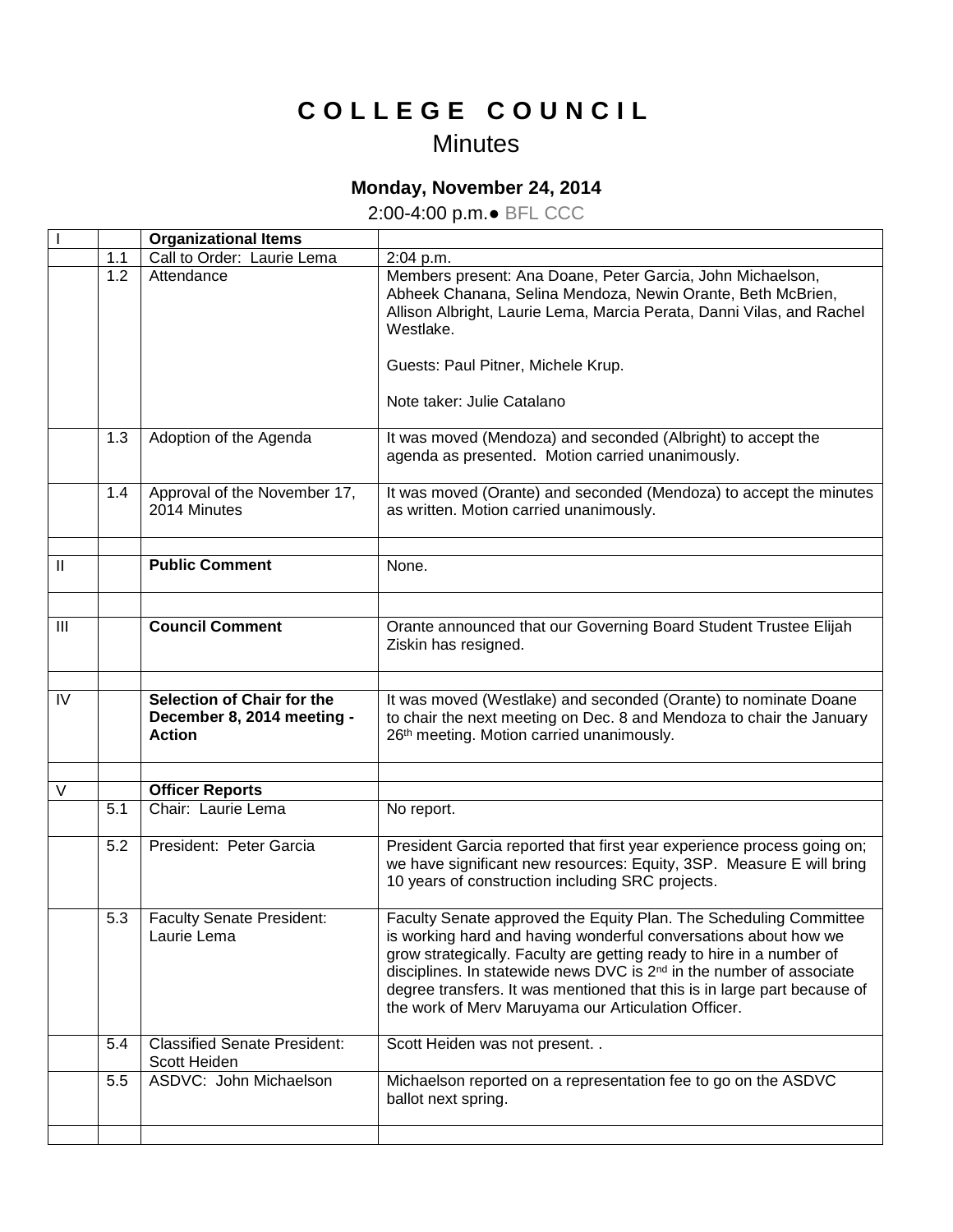| VI   | <b>Facilities Master Plan Status</b><br><b>Report/Paul Pitner -</b><br><b>Information/Discussion</b>                         | Paul Pitner, ECE faculty and member of the Institutional Planning<br>Committee shared the Facilities Master Plan Status Report. Pitner<br>explained that absent a Facilities Committee, Ted Wieden (also<br>working with Ray Pyle) walked around the campus and documented<br>what had been completed relative to the current plan. Pitner prepared<br>a document showing how the facilities plan is integrated into the<br>strategic planning goals. The report will come back to the next meeting<br>to vote on acceptance.                                                                                                                                                                                                                                                                                                                                                                                                                                                                                                                                                                                                                                                                                                                                                                                                                                                                                                                                                                                                                                                                                                                                                                                                                                                                                                                                     |
|------|------------------------------------------------------------------------------------------------------------------------------|-------------------------------------------------------------------------------------------------------------------------------------------------------------------------------------------------------------------------------------------------------------------------------------------------------------------------------------------------------------------------------------------------------------------------------------------------------------------------------------------------------------------------------------------------------------------------------------------------------------------------------------------------------------------------------------------------------------------------------------------------------------------------------------------------------------------------------------------------------------------------------------------------------------------------------------------------------------------------------------------------------------------------------------------------------------------------------------------------------------------------------------------------------------------------------------------------------------------------------------------------------------------------------------------------------------------------------------------------------------------------------------------------------------------------------------------------------------------------------------------------------------------------------------------------------------------------------------------------------------------------------------------------------------------------------------------------------------------------------------------------------------------------------------------------------------------------------------------------------------------|
|      |                                                                                                                              |                                                                                                                                                                                                                                                                                                                                                                                                                                                                                                                                                                                                                                                                                                                                                                                                                                                                                                                                                                                                                                                                                                                                                                                                                                                                                                                                                                                                                                                                                                                                                                                                                                                                                                                                                                                                                                                                   |
| VII  | <b>Request to re-instate</b><br><b>Facilities Committee/Karl</b><br>McDade-<br><b>Information/Discussion</b>                 | Karl McDade was not able to attend the meeting. Members briefly<br>discussed the need or possibility of re-instating the committee.<br>McDade will present his request at the next meeting.                                                                                                                                                                                                                                                                                                                                                                                                                                                                                                                                                                                                                                                                                                                                                                                                                                                                                                                                                                                                                                                                                                                                                                                                                                                                                                                                                                                                                                                                                                                                                                                                                                                                       |
|      |                                                                                                                              |                                                                                                                                                                                                                                                                                                                                                                                                                                                                                                                                                                                                                                                                                                                                                                                                                                                                                                                                                                                                                                                                                                                                                                                                                                                                                                                                                                                                                                                                                                                                                                                                                                                                                                                                                                                                                                                                   |
| VIII | <b>Issues and early perceptions</b><br>between the IC and BC<br>reports - Discussion                                         | IC report-Lema asked for general feedback from constituencies. HR<br>continues to be challenging to rank. McBrien stated that we may be<br>looking at a new approach ranking staffing needs. Tech Committee is<br>working on a baseline for each classroom and a definition of a smart<br>classroom. The issues of software licensing was discussed. ADA and<br>safety will be taken out of PR and will be reported to managers<br>immediately. McBrien explained the tech sub-banding was because of<br>the many requests. Garcia is asking members to think about making a<br>recommendation to IC to review how much labor they are putting in to<br>rankings that run parallel to other processes (i.e., HR ranking/Box 2A).<br>Also, we might consider the threshold of requests.<br>BC report-Members shared questions and comments about the<br>report.<br>Some concerns: standardization within technology, the amount of the<br>reserve, items listed in the ranking that are already funded; unused<br>funds, how do you fund ongoing cycles with one-time funds? Students<br>shared concerns around wireless and computer access on campus.<br>Suggestion was made to consider a laptop loan project. Also offer<br>alternatives to homework having to be complete only online. Extended<br>library or lab or study hours would be helpful. Look at computer lab<br>usage-SRC math lab computers aren't always being used for math<br>and could be used elsewhere.<br>Other suggestions/themes: Unused funds might be used in Umoja,<br>Puente, FYE, others areas not covered in program reviews; floating<br>money-more reassigned time, increase in supplies for more class<br>sections, etc. How do we honor the value of everyone's time in all the<br>many hours of ranking work? Might we consider process, applicability,<br>value, efficiency? |
| IX   | <b>College Council's work on its</b><br>recommendation to the<br><b>College President -</b><br><b>Information/Discussion</b> | Orante, Lema, McBrien, Mendoza (time permitting), Albright<br>volunteered to be on the task force to draft a report for the committee<br>to consider forwarding to the college president. Catalano will help pull<br>task force together. It was agreed to bring back the draft report for<br>action on the next agenda.                                                                                                                                                                                                                                                                                                                                                                                                                                                                                                                                                                                                                                                                                                                                                                                                                                                                                                                                                                                                                                                                                                                                                                                                                                                                                                                                                                                                                                                                                                                                          |
|      |                                                                                                                              |                                                                                                                                                                                                                                                                                                                                                                                                                                                                                                                                                                                                                                                                                                                                                                                                                                                                                                                                                                                                                                                                                                                                                                                                                                                                                                                                                                                                                                                                                                                                                                                                                                                                                                                                                                                                                                                                   |
| X    | <b>Future Agenda Items</b><br><b>DVC Procedure</b>                                                                           |                                                                                                                                                                                                                                                                                                                                                                                                                                                                                                                                                                                                                                                                                                                                                                                                                                                                                                                                                                                                                                                                                                                                                                                                                                                                                                                                                                                                                                                                                                                                                                                                                                                                                                                                                                                                                                                                   |
|      | 1010.01, Integrated<br>Planning - Laurie Lema<br><b>DVC Procedure</b>                                                        |                                                                                                                                                                                                                                                                                                                                                                                                                                                                                                                                                                                                                                                                                                                                                                                                                                                                                                                                                                                                                                                                                                                                                                                                                                                                                                                                                                                                                                                                                                                                                                                                                                                                                                                                                                                                                                                                   |